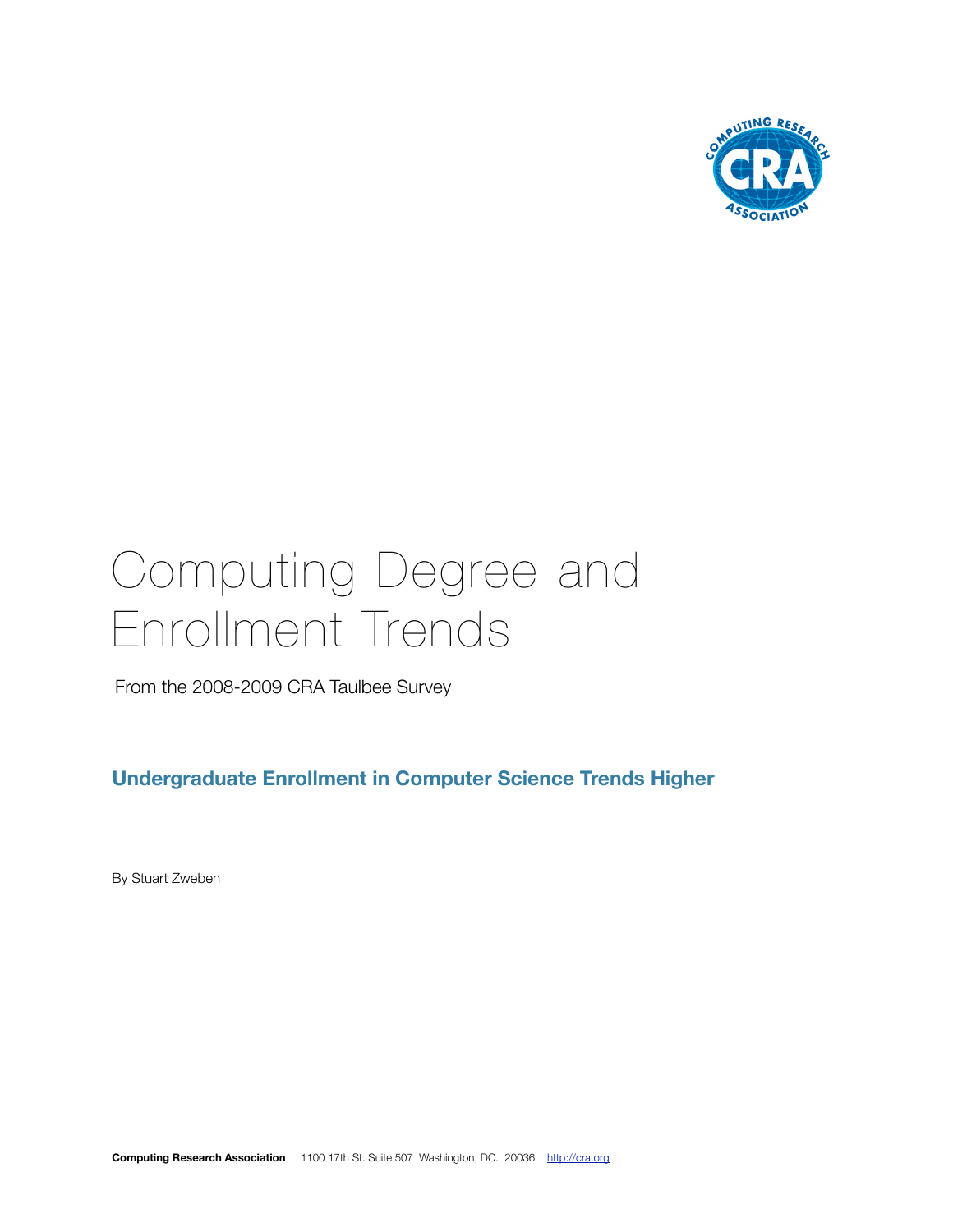

## Executive Summary

#### **Summary of Results**

- The number of new students majoring in computer science increased 8.5 percent over the previous year. The total number of majors increased 5.5 percent, yielding a two-year increase of 14 percent. Computer science graduation rates should increase in two to three years as these new students graduate.
- Bachelor's degree graduation production in computer science continued to decline, a consequence of decreased enrollments in the latter half of the previous decade.
- Total Ph.D. graduation production decreased 6.9 percent to 1,747 degrees this was the first decrease in seven years.
- Only 11.2 percent of bachelor's graduates in computer science were women. The number of minority students graduating in computer science was 10.1 percent, a decline of 1.6 percentage points from last year.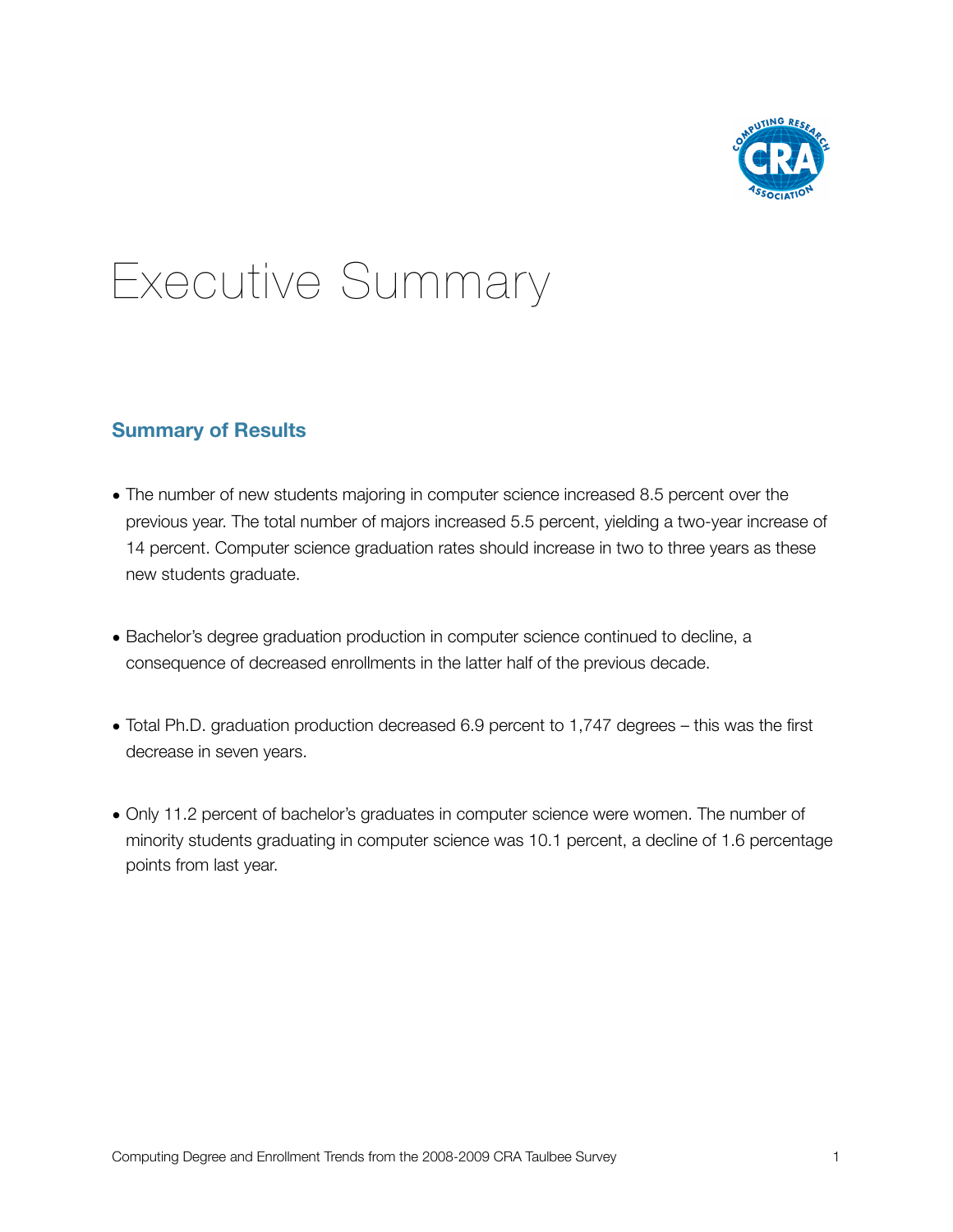

#### **Introduction**

The CRA Taulbee Survey<sup>1</sup> is conducted annually by the Computing Research Association to document trends in student enrollment, degree production, employment of graduates and faculty salaries in Ph.D.-granting departments of computer science (CS), computer engineering (CE) and information (I)<sup>[2](#page-2-1)</sup> in the United States and Canada. This article and the accompanying figures and tables present the enrollment and degree production results from the 39th annual CRA Taulbee Survey. The full report, which also includes information about faculty size, demographics and salaries, graduate student support, research expenditures, teaching loads and space, will be available in May 2010 at w[ww.cra.org.](http://www.cra.org)

Information for the survey is gathered from CRA's member institutions during the Fall of each year. Responses received by January 5, 2010 are included in this year's analysis. The period covered by the data varies from table to table. Degree production and enrollment (Ph.D., Master's, and Bachelor's) refer to the previous academic year (2008-2009). Data for new students in all categories refer to the current academic year (2009-2010).

For this report, we surveyed a total of 265 Ph.D-granting departments. Of the departments surveyed, 188 returned their survey forms, for a response rate of 71 percent. This is similar to last year's 73 percent. There is a low response rate from the information departments (60 percent – their participation in the survey began one year ago) and Canadian departments (53 percent), and a typical low response rate (40 percent) from computer engineering departments. We had a good response rate from U.S. computer science departments (147 of 184, or 80 percent).

Departments that responded to the survey were sent preliminary results about faculty salaries in December 2009; these results included additional distributional information not contained in this

Computing Degree and Enrollment Trends from the 2008-2009 CRA Taulbee Survey 2

<span id="page-2-0"></span><sup>1</sup> The title of the survey honors the late Orrin E. Taulbee of the University of Pittsburgh, who conducted these surveys for the Computer Science Board until 1984, with retrospective annual data going back to 1970.

<span id="page-2-1"></span><sup>&</sup>lt;sup>2</sup> Information (I) programs included here are Information Science, Information Systems, Information Technology, Informatics, and related disciplines with a strong computing component. Surveys were sent to CRA members, the CRA IT Deans group members, and participants in the iSchools Caucus (www.ischools.org) who met the criteria of granting Ph.D.s and being located in North America.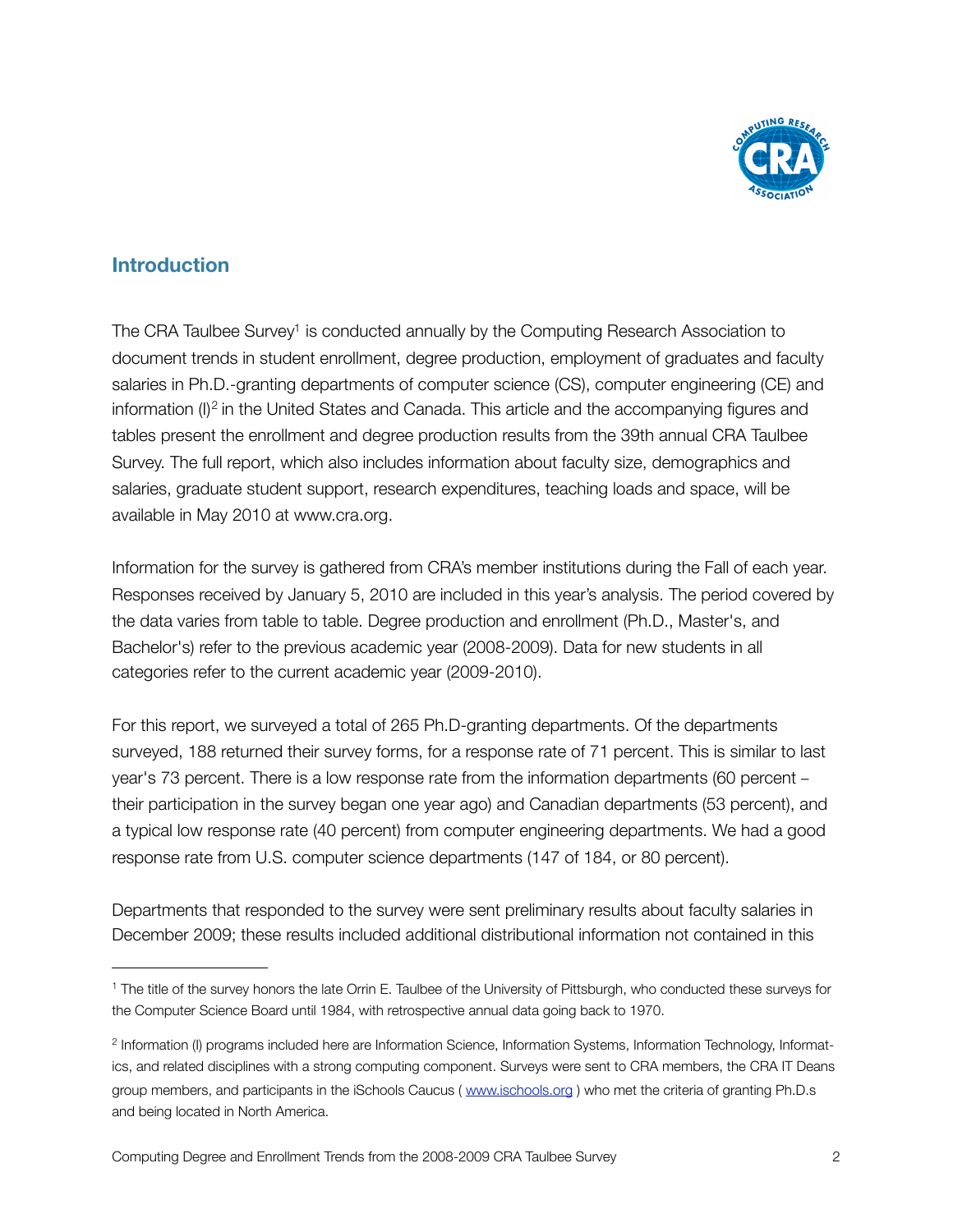

report. The CRA Board views this as a benefit of participating in the survey. We thank all respondents who completed this year's questionnaire. Departments that participated are listed at the end of this article.

|      | Table 1. Number of Respondents to the Taulbee Survey |                     |                 |                     |               |
|------|------------------------------------------------------|---------------------|-----------------|---------------------|---------------|
| Year | <b>US CS Depts.</b>                                  | <b>US CE Depts.</b> | <b>Canadian</b> | <b>US I-Schools</b> | <b>Total</b>  |
| 1995 | 110/133 (83%)                                        | 9/13 (69%)          | 11/16 (69%)     |                     | 130/162 (80%) |
| 1996 | 98/131 (75%)                                         | 8/13(62%)           | 9/16(56%)       |                     | 115/160 (72%) |
| 1997 | 111/133 (83%)                                        | 6/13 (46%)          | 13/17 (76%)     |                     | 130/163 (80%) |
| 1998 | 122/145 (84%)                                        | 7/19 (37%)          | 12/18 (67%)     |                     | 141/182 (77%) |
| 1999 | 132/156 (85%)                                        | 5/24(21%)           | 19/23 (83%)     |                     | 156/203 (77%) |
| 2000 | 148/163 (91%)                                        | 6/28(21%)           | 19/23 (83%)     |                     | 173/214 (81%) |
| 2001 | 142/164 (87%)                                        | 8/28 (29%)          | 23/23 (100%)    |                     | 173/215 (80%) |
| 2002 | 150/170 (88%)                                        | 10/28 (36%)         | 22/27 (82%)     |                     | 182/225 (80%) |
| 2003 | 148/170 (87%)                                        | 6/28(21%)           | 19/27 (70%)     |                     | 173/225 (77%) |
| 2004 | 158/172 (92%)                                        | 10/30 (33%)         | 21/27 (78%)     |                     | 189/229 (83%) |
| 2005 | 156/174 (90%)                                        | 10/31 (32%)         | 22/27 (81%)     |                     | 188/232 (81%) |
| 2006 | 156/175 (89%)                                        | 12/33 (36%)         | 20/28 (71%)     |                     | 188/235 (80%) |
| 2007 | 155/176 (88%)                                        | 10/30 (33%)         | 21/28 (75%)     |                     | 186/234 (79%) |
| 2008 | 151/183 (83%)                                        | 12/32 (38%)         | 20/30 (67%)     | 9/19(47%)           | 192/264 (73%) |
| 2009 | 147/184 (80%)                                        | 13/31 (42%)         | 16/30 (53%)     | 12/20 (60%)         | 188/265 (71%) |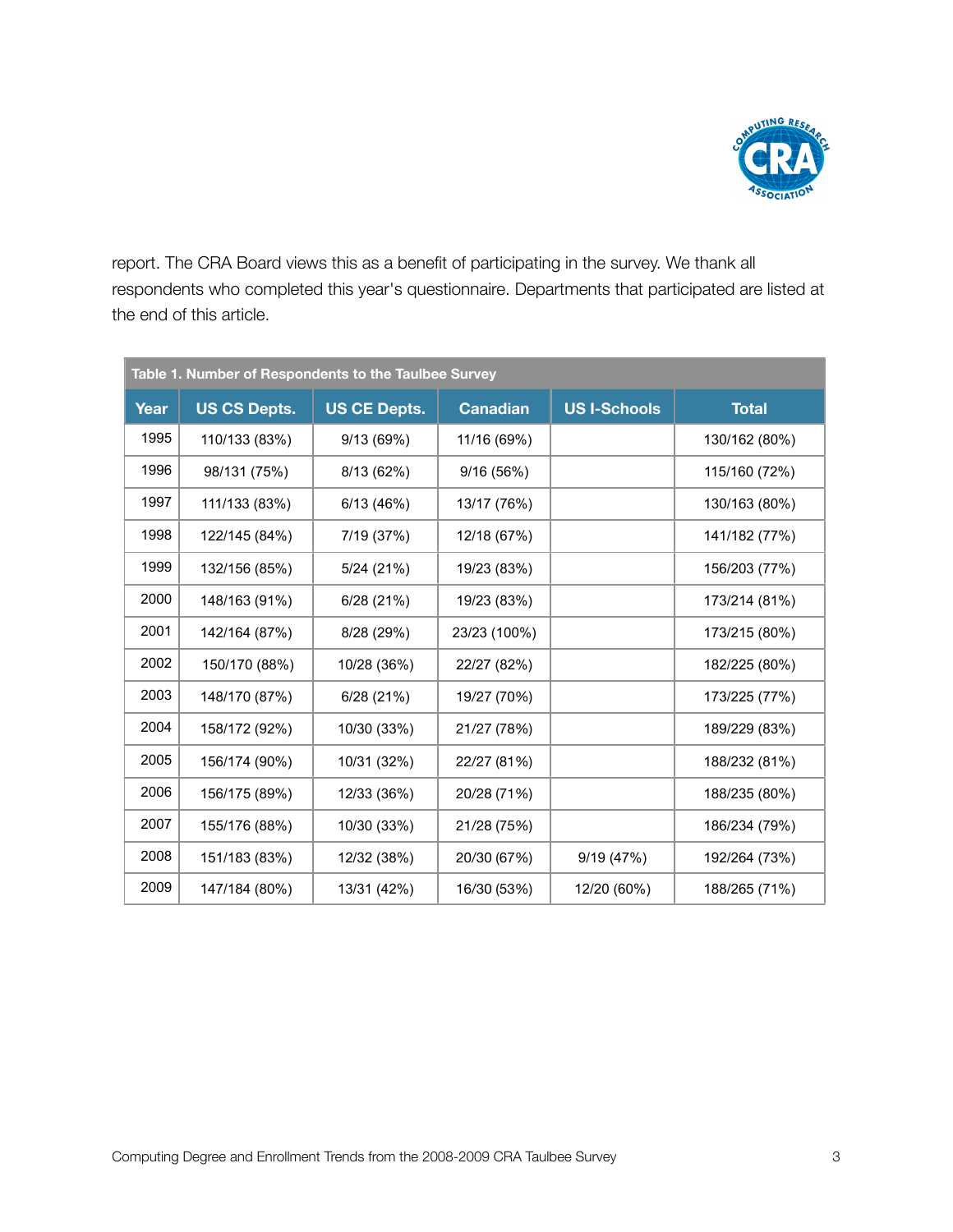

#### **Bachelor's Degree Production and Enrollments**

The number of new students in U.S. computer science programs continues to increase. There was an 8.5 percent increase in the number of majors among U.S. computer science departments and a 9 percent increase in the number of new pre-majors (students who are pursuing a curriculum for the major in computer science, but have not yet declared their official major). Total enrollment

**Figure 1. BS Total Enrollment - Avg. Majors per US CS Dept.**



among majors and pre-majors in U.S. computer science departments increased 4.2 percent, and if only majors are considered, the increase is 5.5 percent over last year. The additional enrollments over the last two years have resulted in a 14 percent increase in the number of majors among U.S. computer science departments since 2007, and should result in an increased number of bachelor's degrees produced in these departments within another two to three years.

Overall bachelor's degree production (Figure

2) in 2009 declined 12 percent from 2008. Bachelor's degree production in U.S. computer science

departments also decreased 12 percent. These decreases are a legacy of the decline in enrollments experienced earlier this decade and also may be due in part to the decreased number of departments reporting.

In Canada, the number of new computer science majors increased by 8 percent, but the total number of computer science majors declined by over 7 percent. Since there are relatively few Canadian departments reporting, these trends are

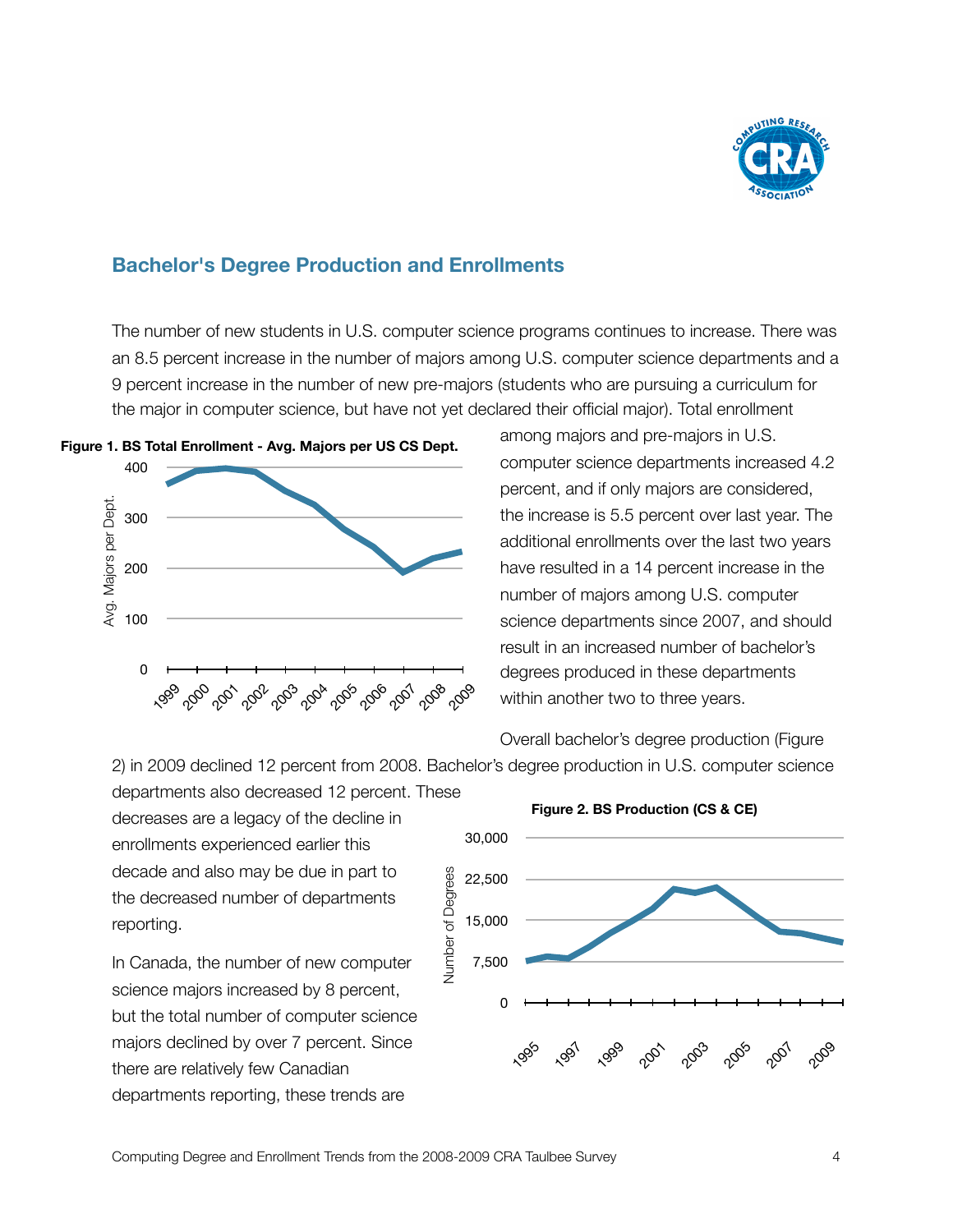

significantly influenced by the specific departments reporting. However, since the number of new computer science majors in Canada increased for the second straight year, it appears that Canadian computer science departments are headed for increased bachelor's degree production as well.

Because of the newness of the I-school data, it is not appropriate to try to discern any enrollment patterns at this time. Computer engineering enrollment data appears comparable to last year in aggregate, although there are more majors and fewer pre-majors this year.

Gender and ethnicity diversity continues to remain poor. Only 11.3 percent of bachelor's graduates in computer science were women (Table 2). The number of minority students graduating in computer science was 10.1 percent, a decline of 1.6 percentage points from last year (Table 3).

| Table 2. Gender of Bachelor's Recipients |                        |       |           |       |       |       |              |       |
|------------------------------------------|------------------------|-------|-----------|-------|-------|-------|--------------|-------|
|                                          | $\mathbf{c}\mathbf{s}$ |       | <b>CE</b> |       |       |       | <b>Total</b> |       |
| Male                                     | 7,031                  | 88.7% | 1,394     | 91.3% | 1,291 | 86.9% | 9,716        | 88.9% |
| Female                                   | 892                    | 11.3% | 132       | 8.7%  | 194   | 13.1% | 1,218        | 11.1% |
| <b>Total with Gender</b><br>Data         | 7,923                  |       | 1,526     |       | 1,485 |       | 10,934       |       |
| Unknown                                  | 177                    |       | 17        |       | 143   |       | 337          |       |
| Total                                    | 8,100                  |       | 1,543     |       | 1,628 |       | 11,271       |       |

| <b>Table 3. Ethnicity of Bachelor's Recipients</b> |       |                        |                |       |       |       |              |       |
|----------------------------------------------------|-------|------------------------|----------------|-------|-------|-------|--------------|-------|
|                                                    |       | $\mathbf{c}\mathbf{s}$ | <b>CE</b>      |       |       |       | <b>Total</b> |       |
| Nonresident Alien                                  | 377   | 6.2%                   | 102            | 8.2%  | 25    | 2.0%  | 504          | 5.9%  |
| American Indian or Alaska Native                   | 16    | 0.3%                   | 2              | 0.2%  | 3     | 0.2%  | 21           | 0.2%  |
| Asian                                              | 878   | 14.4%                  | 235            | 18.8% | 137   | 11.2% | 1,250        | 14.6% |
| <b>Black or African-American</b>                   | 207   | $3.4\%$                | 62             | 5.0%  | 105   | 8.6%  | 374          | 4.4%  |
| Native Hawaiian or Pacific Is-                     |       |                        |                |       |       |       |              |       |
| llander                                            | 38    | 0.6%                   | 7              | 0.6%  |       | 0.1%  | 46           | 0.5%  |
| <b>White</b>                                       | 4,198 | 68.9%                  | 794            | 63.6% | 865   | 70.7% | 5,857        | 68.4% |
| Multiracial, not Hispanic                          | 24    | $0.4\%$                | $\overline{2}$ | 0.2%  |       | 0.1%  | 27           | 0.3%  |
| Resident Hispanic, any race                        | 365   | 5.8%                   | 45             | 3.6%  | 87    | 7.1%  | 487          | 5.7%  |
| <b>Total with Ethnicity Data</b>                   | 6,093 |                        | 1,249          |       | 1,224 |       | 8,566        |       |
| Resident, race/ethnicity unknown                   | 781   |                        | 161            |       | 102   |       | 1,044        |       |
| Residency unknown                                  | 1,226 |                        | 133            |       | 302   |       | 1,661        |       |
| Total                                              | 8,100 |                        | 1,543          |       | 1,628 |       | 11,271       |       |

Computing Degree and Enrollment Trends from the 2008-2009 CRA Taulbee Survey 5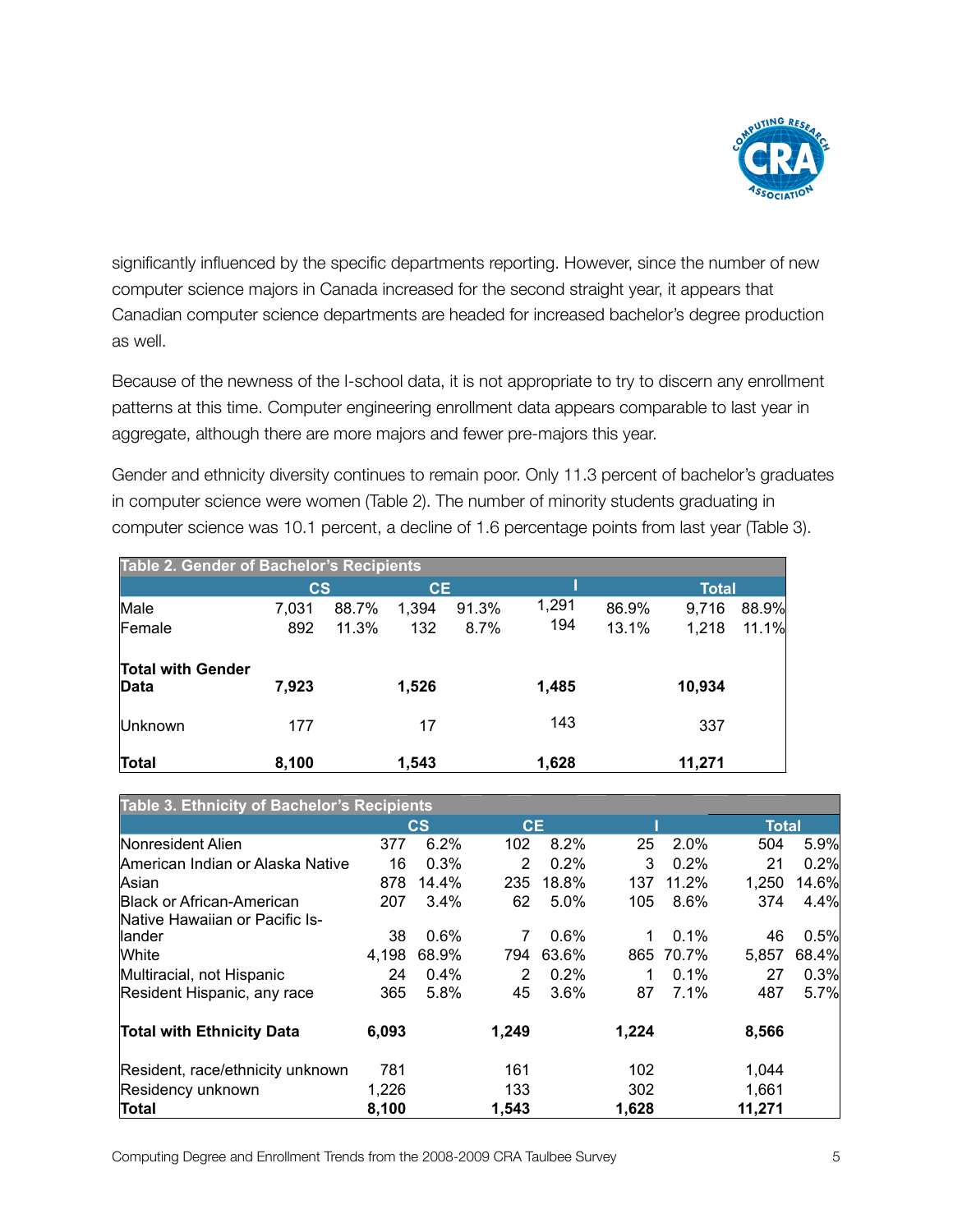

### **Master's Degree Production and Enrollments**

At the master's degree level, production declined 5.2 percent in 2008-09, from 9,998 to 9,483 (Table 4). The decline in computer science departments in master's degree production was 6.7 percent. The decline is consistent with last year's observation of lower enrollments in master's degree programs. Master's degree production also declined among information school departments, but increased in computer engineering departments.

| Table 4. Master's Degree Candidates for 2009-2010 by Department Type and Rank |                        |         |           |         |       |         |              |       |
|-------------------------------------------------------------------------------|------------------------|---------|-----------|---------|-------|---------|--------------|-------|
| <b>Department, Rank</b>                                                       | $\mathbf{c}\mathbf{s}$ |         | <b>CE</b> |         |       |         | <b>Total</b> |       |
| <b>IUS CS 1-12</b>                                                            | 662                    | 9.6%    | 63        | 6.8%    | 0     | 0.0%    | 725          | 7.6%  |
| <b>US CS 13-24</b>                                                            | 1,052                  | 15.3%   | 1         | 0.1%    | 0     | $0.0\%$ | 1,053        | 11.1% |
| <b>IUS CS 25-36</b>                                                           | 579                    | 8.4%    | 5         | 0.5%    | 77    | 4.6%    | 661          | 7.0%  |
| <b>IUS CS Other</b>                                                           | 4,145                  | 60.2%   | 577       | 62.5%   | 528   | 31.6%   | 5,250        | 55.4% |
| <b>Total US CS</b>                                                            | 6,438                  | 93.4%   | 646       | 70.0%   | 605   | 36.2%   | 7,689        | 81.1% |
| US CE                                                                         | 0                      | 0.0%    | 187       | 20.3%   | 0     | 0.0%    | 187          | 2.0%  |
| <b>US</b> Information                                                         | 0                      | $0.0\%$ | $\Omega$  | $0.0\%$ | 1,064 | 63.8%   | 1,064        | 11.2% |
| lCanadian                                                                     | 453                    | 6.6%    | 90        | 9.8%    | 0     | 0.0%    | 543          | 5.7%  |
| <b>Total</b>                                                                  | 6,891                  |         | 923       |         | 1,669 |         | 9,483        |       |

There was less than a one percent change in the proportion of female graduates among master's recipients in 2008-09 (22.1 percent vs. 21.2 percent the previous year) (Table 5). In fact, for the past few years, the gender balance among master's recipients has remained steady. A higher fraction of the recipients were non-resident aliens in 2008-09 (62.2 percent vs. 55.8 percent the previous year) and this continues a trend toward an larger international graduating class, and correspondingly fewer white graduates, among master's recipients (Table 6). Other ethnicity characteristics showed little change.

The number of new master's students overall held steady this year at 7,593, which is a slight increase (less than two percent) in the number of new students in computer science programs. This suggests that future master's degree production will not change much in the short term.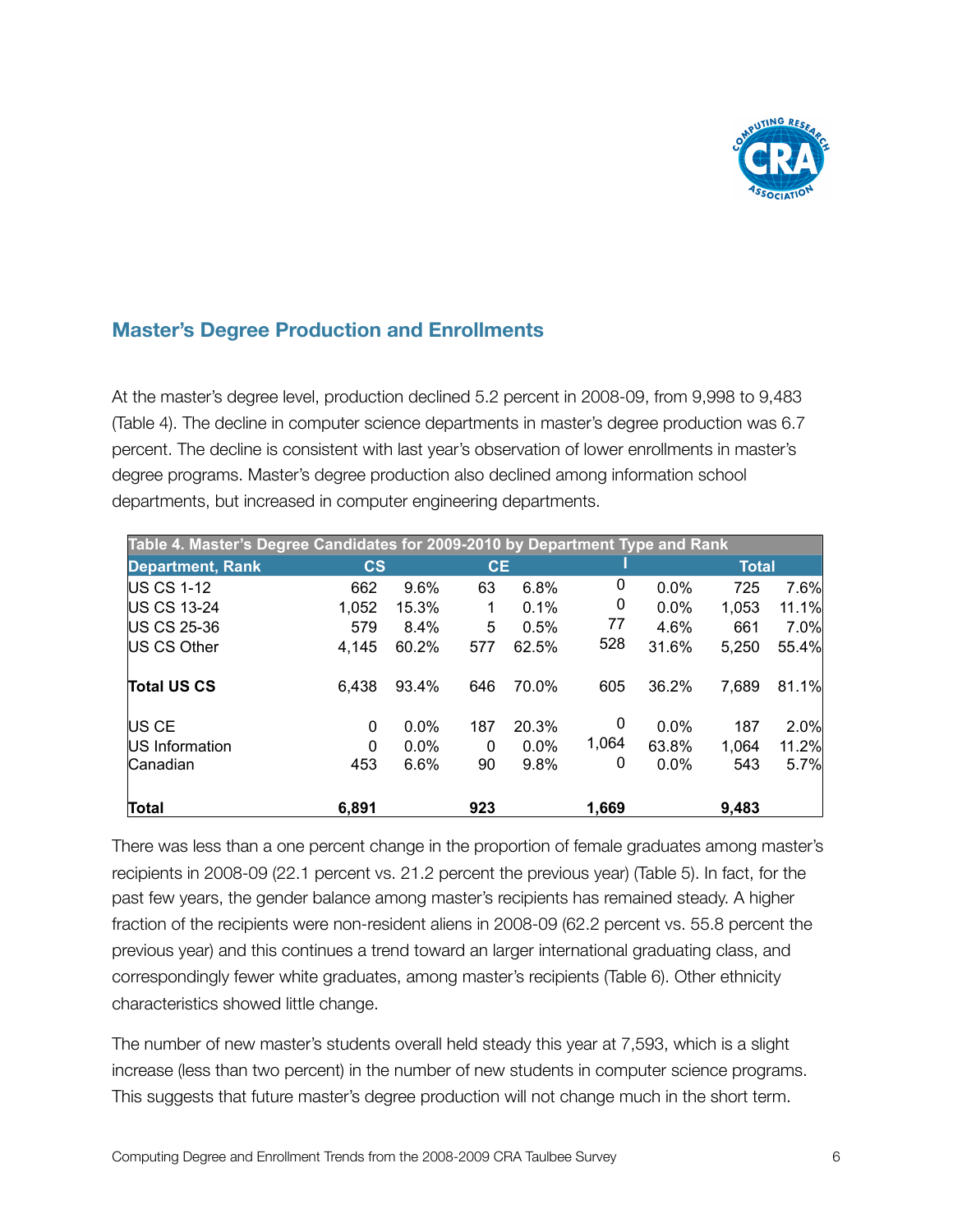

| <b>Table 5. Gender of Master's Recipients</b> |               |       |           |       |       |       |       |       |
|-----------------------------------------------|---------------|-------|-----------|-------|-------|-------|-------|-------|
|                                               | $\mathsf{cs}$ |       | <b>CE</b> |       |       |       | Total |       |
| Male                                          | 5,364         | 77.9% | 732       | 79.3% | 789   | 47.3% | 6,885 | 72.6% |
| Female                                        | 1,522         | 22.1% | 191       | 20.7% | 880   | 52.7% | 2,593 | 27.4% |
| <b>Total with Gender</b><br>Data              | 6,886         |       | 923       |       | 1,669 |       | 9,478 |       |
| Unknown                                       | 5             |       | 0         |       | 0     |       | 5     |       |
| Total                                         | 6,891         |       | 923       |       | 1,669 |       | 9,483 |       |

| Table 6. Ethnicity of Master's Recipients |       |                        |           |         |       |           |              |       |
|-------------------------------------------|-------|------------------------|-----------|---------|-------|-----------|--------------|-------|
|                                           |       | $\mathbf{c}\mathbf{s}$ | <b>CE</b> |         |       |           | <b>Total</b> |       |
| Nonresident Alien                         | 3,858 | 62.2%                  | 508       | 62.8%   |       | 275 19.7% | 4.641        | 55.2% |
| American Indian or Alaska Native          | 15    | 0.2%                   | 6         | $0.7\%$ | 6     | $0.4\%$   | 27           | 0.3%  |
| Asian                                     | 550   | $8.9\%$                | 105       | 13.0%   | 151   | 10.8%     | 806          | 9.6%  |
| <b>Black or African-American</b>          | 96    | $1.5\%$                | 15        | 1.9%    | 86    | 6.2%      | 197          | 2.3%  |
| Native Hawaiian or Pacific Islander       | 24    | 0.4%                   | 2         | 0.2%    | 5     | 0.4%      | 31           | 0.4%  |
| <b>White</b>                              | 1,561 | 25.2%                  | 150       | 18.5%   | 796   | 57.0%     | 2.507        | 29.8% |
| Multiracial, not Hispanic                 | 2     | $0.0\%$                | 4         | 0.5%    | 10    | $0.7\%$   | 16           | 0.2%  |
| Resident Hispanic, any race               | 97    | 1.6%                   | 19        | 2.3%    | 68    | 4.9%      | 184          | 2.2%  |
| <b>Total with Ethnicity Data</b>          | 6,203 |                        | 809       |         | 1,397 |           | 8,409        |       |
| Resident, race/ethnicity unknown          | 280   |                        | 83        |         | 168   |           | 531          |       |
| Residency unknown                         | 408   |                        | 31        |         | 104   |           | 543          |       |
| Total                                     | 6,891 |                        | 923       |         | 1,669 |           | 9.483        |       |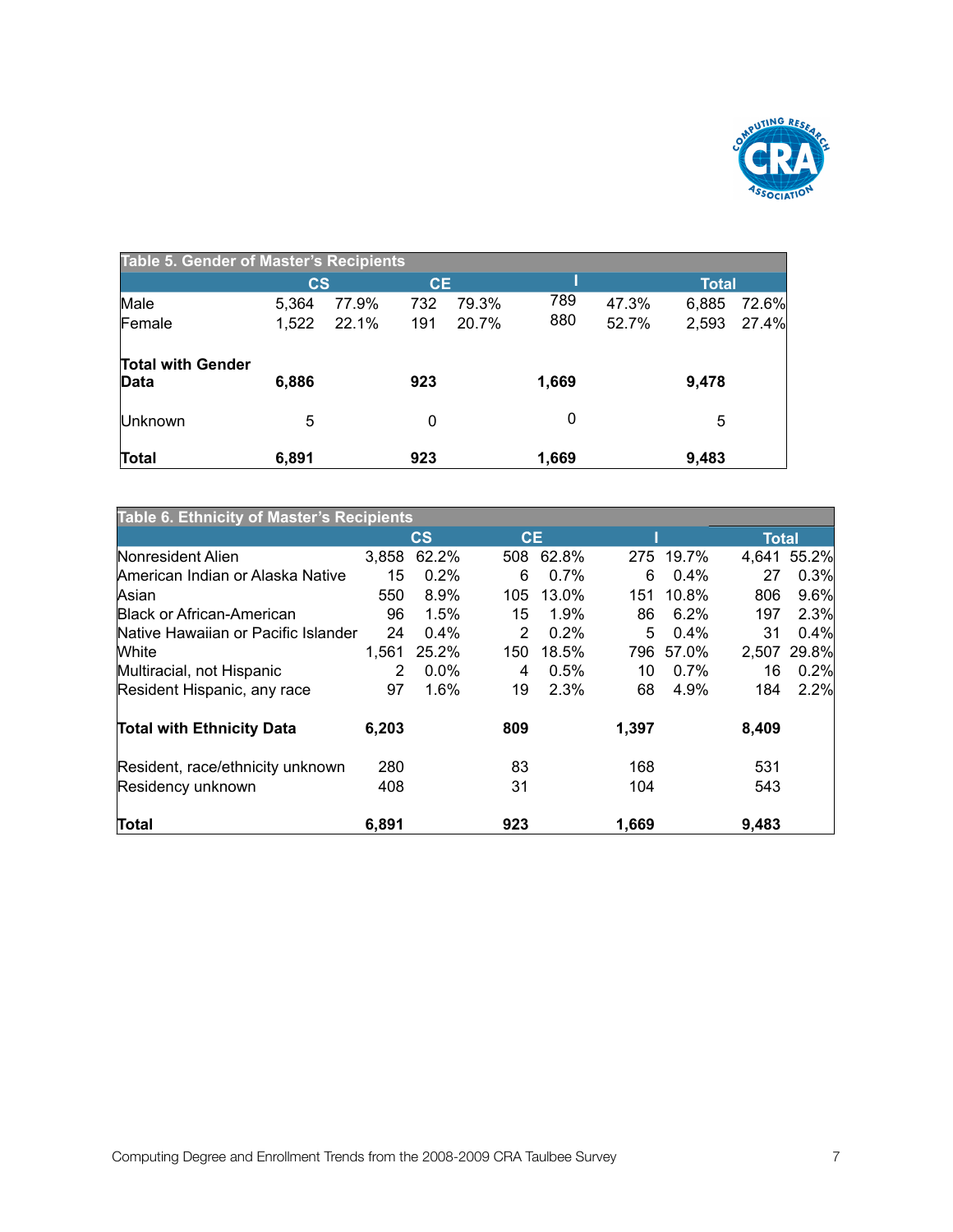

#### **Ph.D. Degree Production, Enrollments and Employment**

For the first time since 2001-02, Ph.D. production in computing programs reported by the Taulbee Survey departments declined in 2008-09 (Figure 3). Total Ph.D. production is down 6.9 percent, to 1,747 degrees. If the information Ph.D.s are eliminated from consideration, the decline is 8.3 percent, and if computer science Ph.D.s only are considered, the decline is 7.8 percent.





This decline was not surprising. Declining numbers of new students in doctoral programs, beginning in 2002-03 (following employment recovery from the "dot com" bust and post-9/11 increased immigration requirements on foreign students) and noted in previous Taulbee Surveys, were an early indicator of this decline in Ph.D. production. Economic conditions may have exacerbated the decline, as some students choose to take longer to graduate when the job market is weak. It is likely that Ph.D. production will have some further decline over the next couple of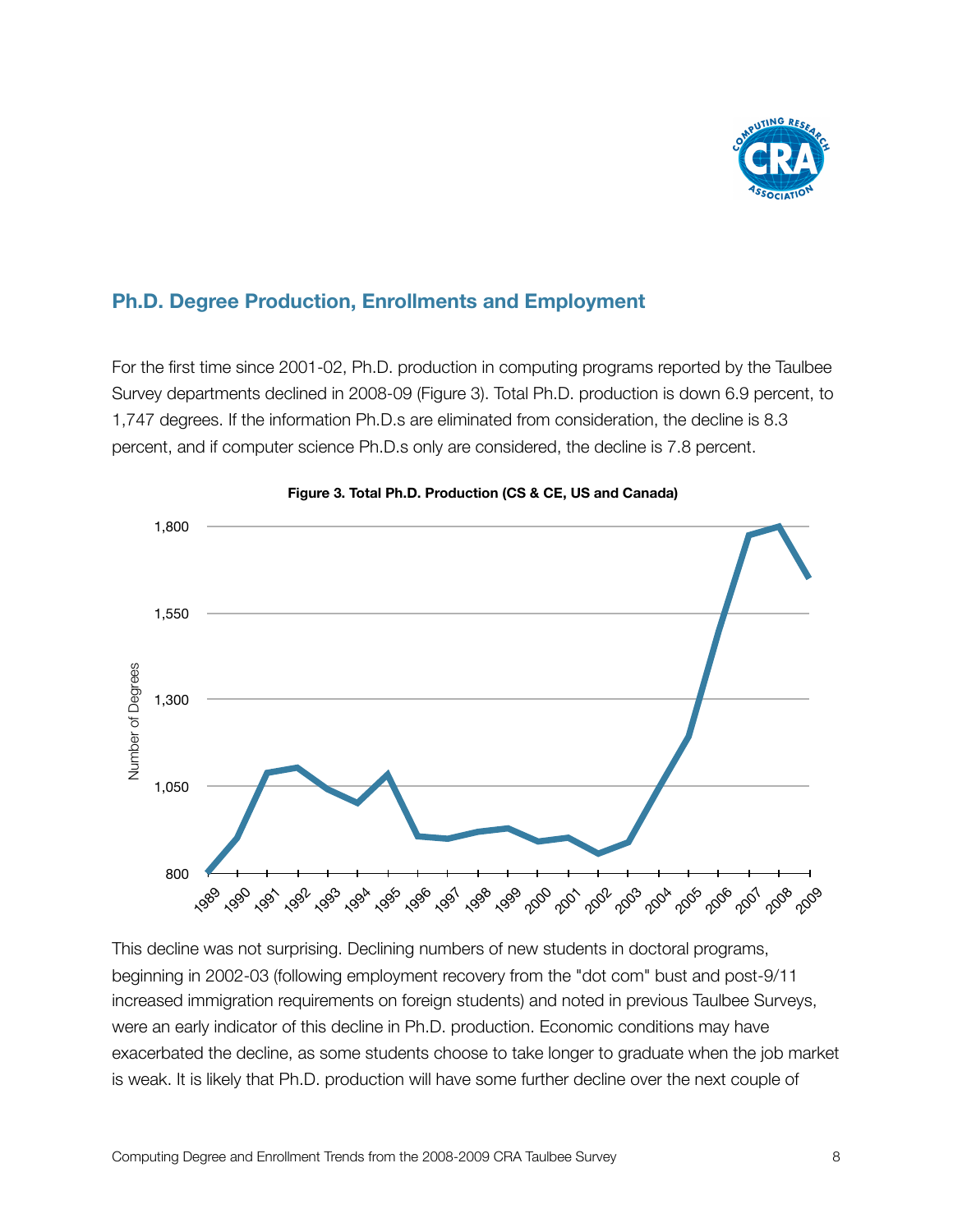

years. However, recent positive trends in new doctoral student enrollment should lead to a future rise in Ph.D. production.

The number of new Ph.D. students overall is about the same as last year (2,995 this year versus 3,017 last year). If only computer science doctoral students are considered, there is a slight decline, but that is due to the decline from Canadian schools, whose data are more volatile due to the relatively small number of departments reporting. Perhaps of more significant interest is the large increase in the number of new doctoral students from outside North America, up from 54 percent last year to 59.1 percent this year (Table 7). A similar increase is observed when only computer science doctoral students are considered.

| Table 7. New PhD Students from Outside North America |                        |              |       |                                    |                  |                           |
|------------------------------------------------------|------------------------|--------------|-------|------------------------------------|------------------|---------------------------|
|                                                      |                        |              |       | <b>Total New</b><br><b>Outside</b> |                  | % Outside<br><b>North</b> |
| <b>Department, Rank</b>                              | $\mathbf{c}\mathbf{s}$ | <b>CE</b>    |       |                                    | <b>Total New</b> | <b>America</b>            |
| <b>IUS CS 1-12</b>                                   | 221                    | $\mathbf{0}$ | 1     | 222                                | 432              | 51.4%                     |
| US CS 13-24                                          | 175                    | 2            | 0     | 177                                | 308              | 57.5%                     |
| US CS 25-36                                          | 205                    | 6            | 17    | 228                                | 339              | 67.3%                     |
| US CS Other                                          | 835                    | 114          | 8     | 957                                | 1,550            | 61.7%                     |
| <b>Total US CS</b>                                   | 1,436                  | 122          | 26    | 1,584                              | 2,629            | 60.3%                     |
| US CE                                                | 0                      | 54           | 2     | 56                                 | 91               | 61.5%                     |
| US Information                                       | $\Omega$               | 0            | 36    | 36                                 | 87               | 41.4%                     |
| Canadian                                             | 86                     | 7            | 0     | 93                                 | 188              | 49.5%                     |
| Total                                                | 1,522                  | 183          | 64    | 1,769                              | 2,995            | 59.1%                     |
| Total New                                            | 2,551                  | 294          | 150   | 2,995                              |                  |                           |
| l% Outside                                           | 59.7%                  | 62.2%        | 42.7% | 59.1%                              |                  |                           |

Total enrollment in computer science doctoral programs is nearly the same as last year, while the more volatile doctoral enrollment data in computer engineering and information programs shows increased enrollments. Gender and ethnicity of enrolled doctoral students also is similar to that of last year (Table 10 and 11).

More doctoral graduates specialized in architecture, information science and information assurance/security this year than did so last year, while a smaller proportion specialized in databases/information retrieval, software engineering, operating systems and theory/algorithms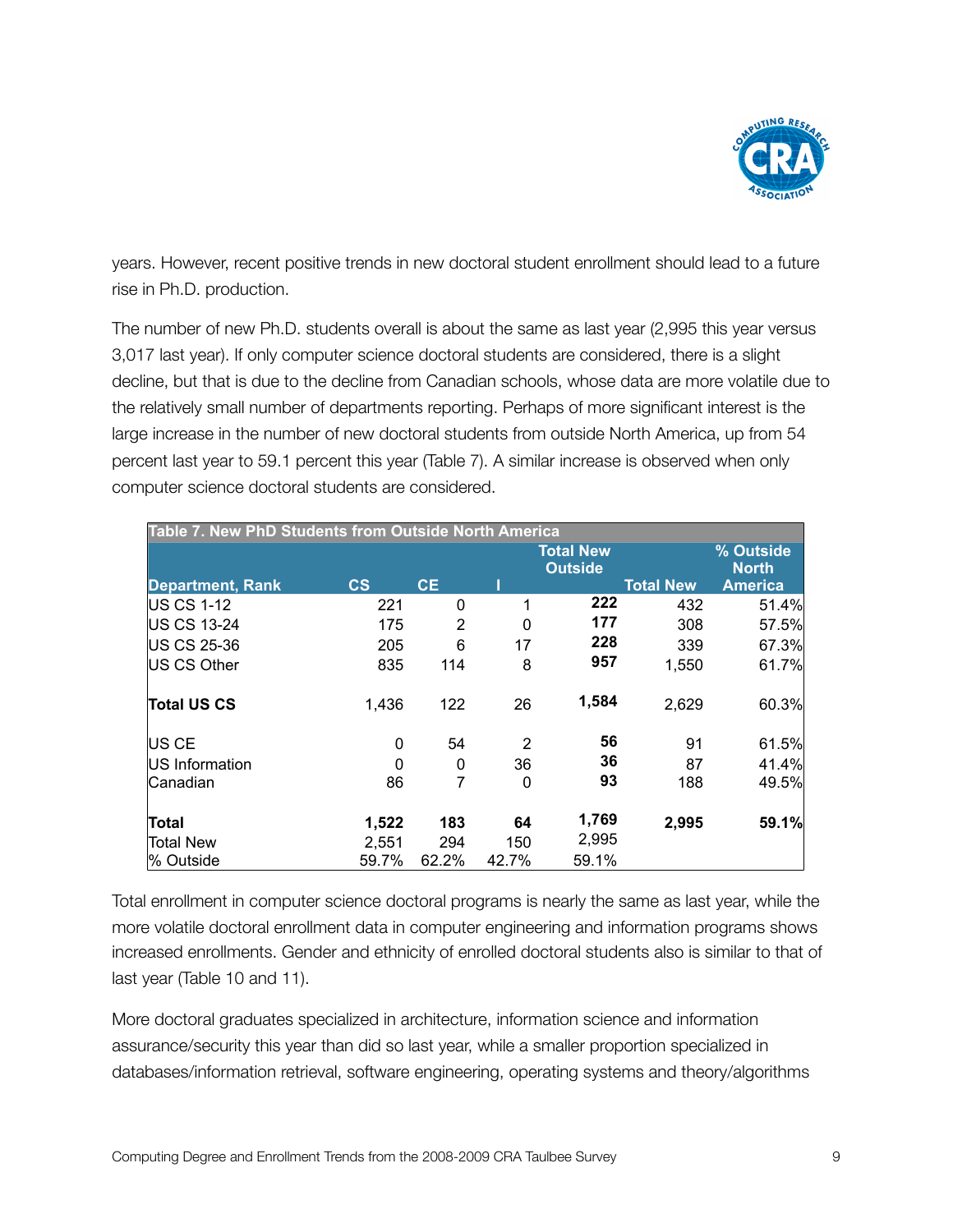

(Table 10). There have been few long-term trends in these specialization data over the years, so a one-year difference should not be construed as necessarily indicative of any shift in emphasis.

| Table 10. PhD Program Total Enrollment by Gender |               |       |           |       |     |       |              |       |
|--------------------------------------------------|---------------|-------|-----------|-------|-----|-------|--------------|-------|
|                                                  | $\mathsf{cs}$ |       | <b>CE</b> |       |     |       | <b>Total</b> |       |
| Male                                             | 10,090        | 81.6% | 1,257     | 83.4% | 520 | 61.3% | 11,867       | 80.6% |
| Female                                           | 2,280         | 18.4% | 250       | 16.6% | 328 | 38.7% | 2,856        | 19.4% |
| <b>Total have Gen-</b><br>der Data for           | 12,370        |       | 1,507     |       | 848 |       | 14,725       |       |
| <b>Unknown</b>                                   | 11            |       | 0         |       | 0   |       | 11           |       |
| Total                                            | 12,381        |       | 1,507     |       | 848 |       | 14,736       |       |

| Table 11. PhD Program Total Enrollment by Ethnicity |        |             |           |           |     |           |              |       |
|-----------------------------------------------------|--------|-------------|-----------|-----------|-----|-----------|--------------|-------|
|                                                     |        | $\csc$      | <b>CE</b> |           |     |           | <b>Total</b> |       |
| Nonresident Alien                                   |        | 5,795 53.5% |           | 815 61.0% |     | 401 51.1% | 7.011        | 54.1% |
| American Indian or Alaska Native                    | 21     | 0.2%        | 5         | 0.4%      | 3   | 0.4%      | 29           | 0.2%  |
| Asian                                               | 877    | 8.1%        | 172       | 12.9%     | 53  | 6.8%      | 1,102        | 8.5%  |
| Black or African-American                           | 179    | 1.7%        | 26        | 1.9%      | 29  | 3.7%      | 234          | 1.8%  |
| Native Hawaiian or Pacific Is-                      |        |             |           |           |     |           |              |       |
| llander                                             | 58     | 0.5%        | 1         | $0.1\%$   | 2   | 0.3%      | 61           | 0.5%  |
| White                                               | 3,704  | 34.2%       | 284       | 21.2%     |     | 280 35.7% | 4,268        | 33.0% |
| Multiracial, not Hispanic                           | 27     | $0.2\%$     |           | $0.1\%$   | 1   | $0.1\%$   | 29           | 0.2%  |
| Resident Hispanic, any race                         | 169    | 1.6%        | 33        | 2.5%      | 16  | 2.0%      | 218          | 1.7%  |
| <b>Total have Ethnicity Data for</b>                | 10,830 |             | 1,337     |           | 785 |           | 12,952       |       |
| Resident, race/ethnicity unknown                    | 673    |             | 159       |           | 47  |           | 879          |       |
| Residency unknown                                   | 878    |             | 11        |           | 16  |           | 905          |       |
| Total                                               | 12,381 |             | 1,507     |           | 848 |           | 14,736       |       |

Employment of new doctoral graduates did undergo a shift, largely due to economic conditions. Whereas 56.6 percent of 2007-08 doctoral graduates went into industry, only 47.1 percent of 2008-09 graduates did so. With the availability of tenure-track jobs in academia at levels similar to those of the previous year, greater percentages of graduates went into jobs as researchers and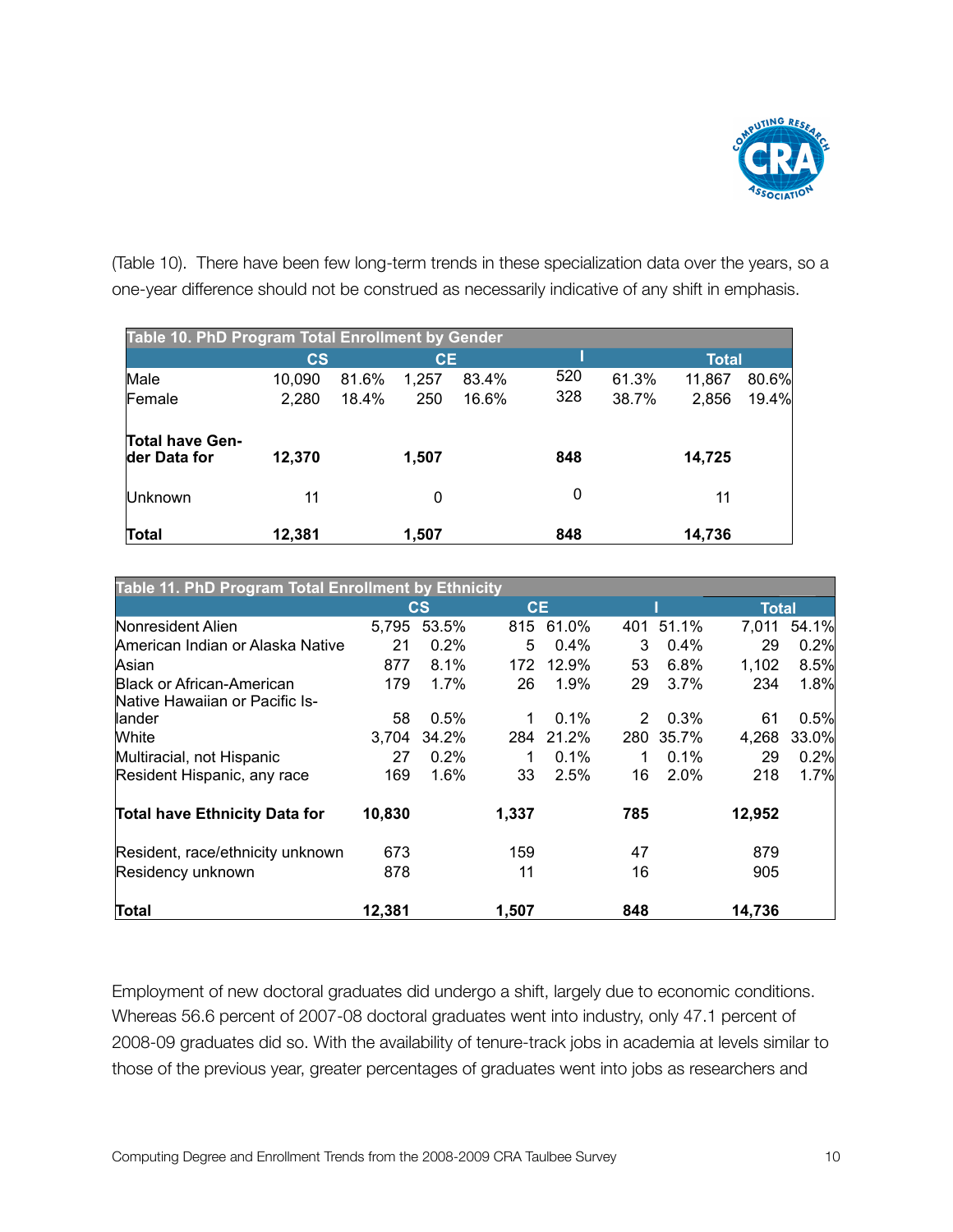

post-doctoral graduates. The new NSF Computing Innovation Fellows program had a lot to do with supporting this shift.

The proportion of new doctoral graduates who were not employed remained at about 1 percent, and the percentage taking employment outside of North America was 9.9 percent vs. 9.2 percent in 2007-08.

| Table 12. Gender of PhD Recipients by Type of Degree |                        |       |           |       |    |       |              |       |
|------------------------------------------------------|------------------------|-------|-----------|-------|----|-------|--------------|-------|
|                                                      | $\mathbf{c}\mathbf{s}$ |       | <b>CE</b> |       |    |       | <b>Total</b> |       |
| Male                                                 | 1,126                  | 79.2% | 142       | 84.0% | 62 | 63.9% | 1,330        | 78.8% |
| Female                                               | 295                    | 20.8% | 27        | 16.0% | 35 | 36.1% | 357          | 21.2% |
| Total known<br>Gender                                | 1,421                  |       | 169       |       | 97 |       | 1,687        |       |
| Unknown                                              | 52                     |       | 8         |       | 0  |       | 60           |       |
| Total                                                | 1,473                  |       | 177       |       | 97 |       | 1,747        |       |

| Table 13. Ethnicity of PhD Recipients by Type of Degree |       |                        |           |         |                |          |              |       |
|---------------------------------------------------------|-------|------------------------|-----------|---------|----------------|----------|--------------|-------|
|                                                         |       | $\mathbf{c}\mathbf{s}$ | <b>CE</b> |         |                |          | <b>Total</b> |       |
| Nonresident Alien                                       | 650   | 48.3%                  | 108       | 67.5%   | 37             | 40.2%    | 795          | 49.8% |
| American Indian or Alaska Native                        |       | 0.15                   | $\Omega$  | $0.0\%$ | 0              | $0.0\%$  |              | 0.1%  |
| Asian                                                   | 181   | 13.5%                  | 10        | 6.3%    |                | 11 12.0% | 202          | 12.6% |
| Black or African-American                               | 17    | 1.3%                   | 2         | 1.3%    | 7              | 7.6%     | 26           | 1.6%  |
| Native Hawaiian or Pacific Is-                          |       |                        |           |         |                |          |              |       |
| llander                                                 | 9     | 0.7%                   | $\Omega$  | $0.0\%$ | $\Omega$       | $0.0\%$  | 9            | 0.6%  |
| <b>White</b>                                            | 462   | 34.3%                  | 37        | 23.1%   |                | 33 35.9% | 532          | 33.3% |
| Multiracial, not Hispanic                               | 6     | 0.4%                   | 0         | $0.0\%$ |                | 1.1%     |              | 0.4%  |
| Resident Hispanic, any race                             | 19    | 1.4%                   | 3         | 1.9%    | 3              | 3.3%     | 25           | 1.6%  |
| <b>Total with Ethnicity Data</b>                        | 1,345 |                        | 160       |         | 92             |          | 1,597        | 92.5% |
| Resident, race/ethnicity unknown                        | 49    |                        | 2         |         | 3              |          | 54           |       |
| Residency unknown                                       | 79    |                        | 15        |         | $\overline{2}$ |          | 96           |       |
| Total                                                   | 1,473 |                        | 177       |         | 97             |          | 1,747        |       |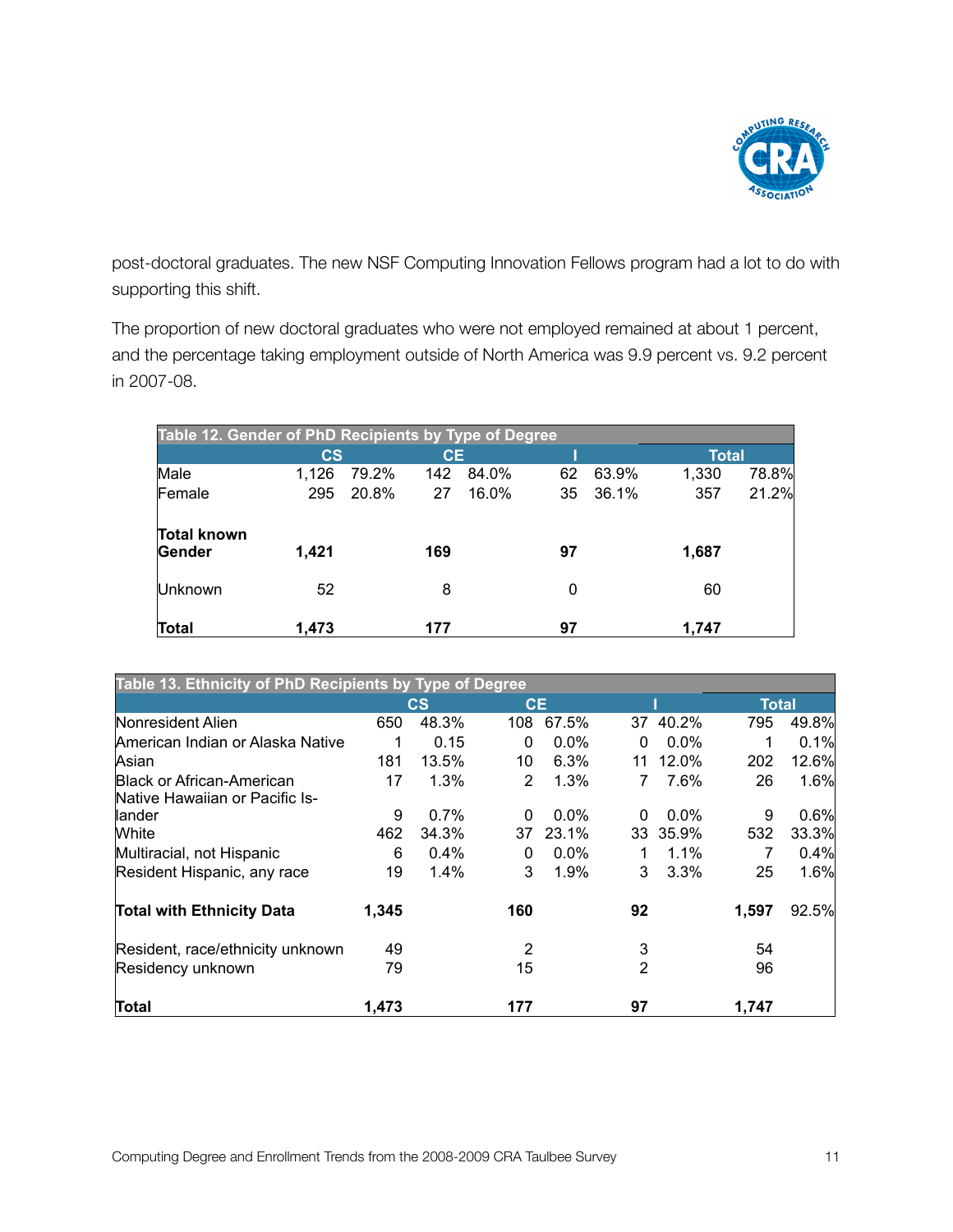

| 100<br>$\frac{1}{2}$ a $\infty$ a<br>$50 - 0 -$<br>$\sim$<br>Software Engineering<br><b>Social Informatics</b><br>$\overline{C}$<br>$Q \circ Q$<br>$\circ$ $\circ$<br>$\alpha \alpha - \alpha$<br>Social Computing/<br><b>Duitudmoo Isoliamulu</b><br>$\frac{6}{5}$<br><b>NO000</b><br>$\omega \omega 4 -$<br>$\sim$ 0<br>Scientific/<br>$\infty$ – $\frac{\infty}{2}$ $\sim$<br>57<br>$\frac{10}{20}$ o o $\pm$ o<br>$N$ 0<br>Robotics/Vision<br>Compilers<br>$\frac{1}{\infty}$ $\frac{1}{\infty}$ $\frac{1}{\infty}$<br>$\frac{1}{20}$ $\alpha$ $\sim$ $\sim$ $\alpha$<br>51<br>$\sim$ 0<br>Programming Languagos/ |
|-----------------------------------------------------------------------------------------------------------------------------------------------------------------------------------------------------------------------------------------------------------------------------------------------------------------------------------------------------------------------------------------------------------------------------------------------------------------------------------------------------------------------------------------------------------------------------------------------------------------------|
|                                                                                                                                                                                                                                                                                                                                                                                                                                                                                                                                                                                                                       |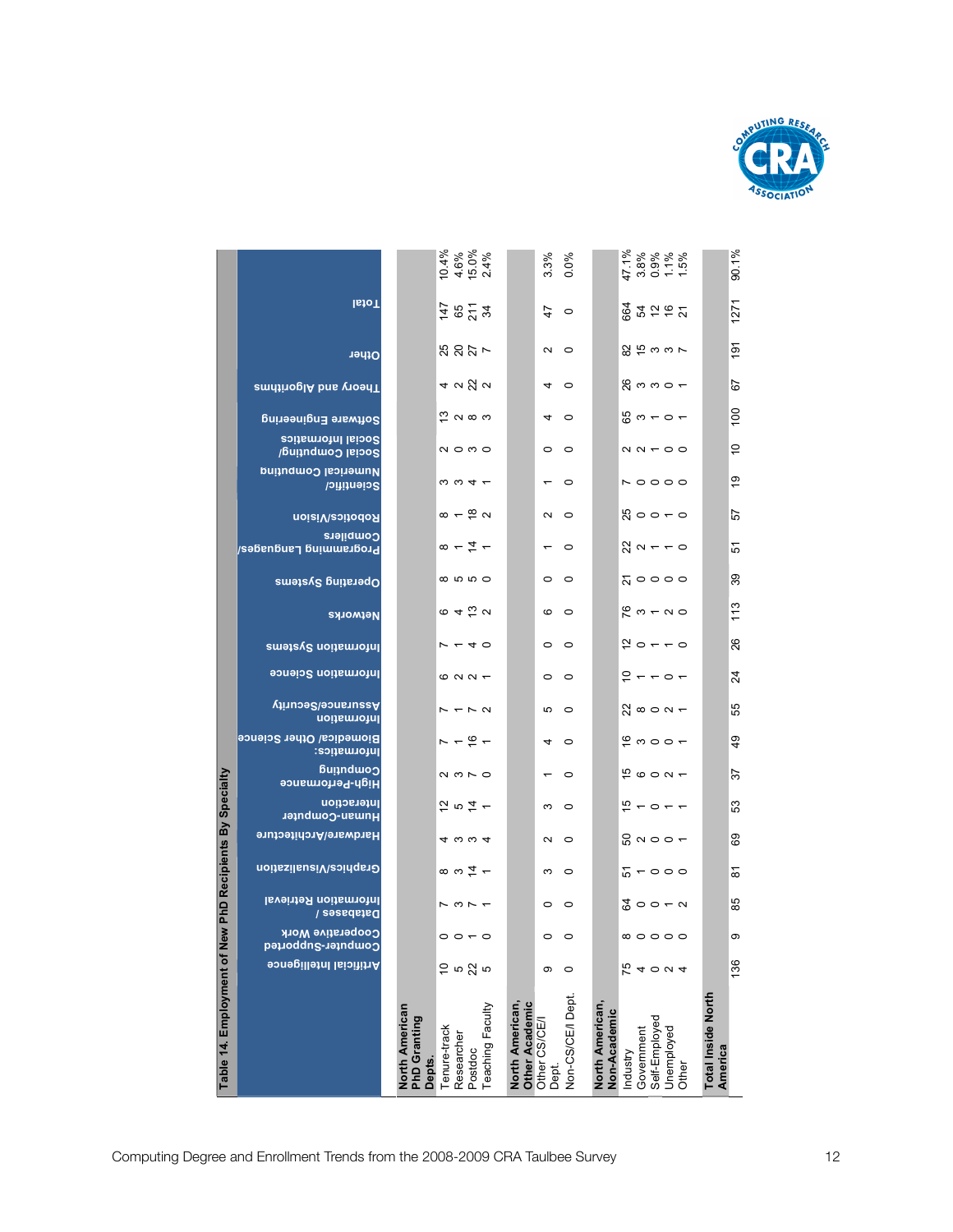

| Table 14. Employment of New PhD Recipients By Specialty (Continued) |                                                 | <b>Outside North</b><br>America | Tenure-Track in<br>PhD Granting | Researcher in PhD<br>Teaching in PhD<br>Other Academic<br>Postdoc in PhD<br>Government<br>Industry<br>Other | Total Outside NA         | <b>Total with Employment Dat</b><br><b>Outside North America</b> | Type & Location<br>Employment<br>Unknown |                                    | Total                      |
|---------------------------------------------------------------------|-------------------------------------------------|---------------------------------|---------------------------------|-------------------------------------------------------------------------------------------------------------|--------------------------|------------------------------------------------------------------|------------------------------------------|------------------------------------|----------------------------|
|                                                                     | Artificial Intelligence                         |                                 |                                 | $\begin{array}{c} 0 & \text{if } 0 \\ 0 & \text{if } 0 \end{array}$                                         | H                        |                                                                  | 147                                      | $\overset{\circ}{\phantom{\circ}}$ | 165                        |
|                                                                     | <b>Cooperative Work</b><br>Computer-Supported   |                                 | $\circ$                         | 000000                                                                                                      | $\circ$                  | ι.                                                               | თ                                        | $\overline{ }$                     | ۽                          |
|                                                                     | Information Retrieval<br>Databases /            |                                 | S                               | $0 - -N + -$                                                                                                | $\frac{1}{2}$            |                                                                  | 5                                        | $\frac{8}{1}$                      | 115                        |
|                                                                     | Graphics/Visualization                          |                                 | $\overline{\phantom{0}}$        | $\circ$ $\circ$ $\circ$ $\circ$ $\circ$                                                                     | ю                        | Inside North America plus                                        | 86                                       | $\tilde{0}$                        | 96                         |
|                                                                     | Hardware/Architecture                           |                                 | $\circ$                         | $0 - 00$ mo                                                                                                 | 4                        |                                                                  | 73                                       | Ľ                                  | 8                          |
|                                                                     | Interaction<br>Human-Computer                   |                                 | S                               | $  \circ$ $\circ$ $\circ$                                                                                   | r                        |                                                                  | 60                                       | Ю                                  | 65                         |
|                                                                     | <b>Guindwoo</b><br>High-Performance             |                                 | $\overline{\phantom{0}}$        | $\overline{a}$                                                                                              | S                        |                                                                  | $\frac{1}{2}$                            | $\sim$                             | $\overline{4}$             |
|                                                                     | <b>Biomedica/ Other Science</b><br>lnformatics: |                                 | $\circ$                         | $0 - 00 - 0$                                                                                                | $\mathbf{\Omega}$        |                                                                  | 5                                        | $\infty$                           | င္မွာ                      |
|                                                                     | <b>Wasurance/Security</b><br>Information        |                                 | S                               | $\circ$ $\circ$ $\circ$ $\circ$ $\circ$                                                                     | H                        |                                                                  | 89                                       | $\tilde{c}$                        | 76                         |
|                                                                     | <b>Pormation Science</b>                        |                                 | $\overline{\phantom{0}}$        | $\circ\circ\circ\circ\circ$                                                                                 | $\mathbf{\Omega}$        |                                                                  | 26                                       | Ν                                  | $\boldsymbol{28}$          |
|                                                                     | Information Systems                             |                                 | $\circ$                         | $-0000$                                                                                                     | $\mathbf{\Omega}$        |                                                                  | 28                                       | თ                                  | 22                         |
|                                                                     | Networks                                        |                                 | S                               | $0 \vee - \vee \vee$                                                                                        | 23                       |                                                                  | 136                                      | $\overline{2}$                     | 158                        |
|                                                                     | Dperating Systems                               |                                 | $\circ$                         | $\circ\bullet\circ\circ\bullet\circ$                                                                        | $\mathbf{\Omega}$        |                                                                  | 4                                        | S                                  | 4                          |
|                                                                     | Compilers<br>Programming Languages/             |                                 | $\circ$                         | $\circ$ $\circ$ $\circ$ $\circ$ $\circ$ $\circ$                                                             | ဖ                        |                                                                  | 57                                       | ဖ                                  | ය                          |
|                                                                     | <b>noisiVesitodoA</b>                           |                                 | $\overline{\phantom{0}}$        | $\circ$ $\circ$ $\circ$ $\circ$ $\circ$                                                                     | 5                        |                                                                  | 82                                       | ო                                  | မ္မ                        |
|                                                                     | Numerical Computing<br>Scientific/              |                                 | $\circ$                         | 000000                                                                                                      | $\overline{\phantom{0}}$ |                                                                  | 20                                       | ო                                  | $\boldsymbol{\mathcal{Z}}$ |
|                                                                     | <b>Social Informatics</b><br>Social Computing/  |                                 | $\circ$                         | 000000                                                                                                      | $\circ$                  |                                                                  | $\frac{1}{2}$                            | $\mathbf{\Omega}$                  | 5                          |
|                                                                     | Software Engineering                            |                                 | $\mathbf{\Omega}$               | $-00 - 4$                                                                                                   | Ξ                        |                                                                  | $\frac{1}{11}$                           | $\circ$                            | 117                        |
|                                                                     | <b>andinoglA</b> bns voedT                      |                                 | 4                               | $O$ to $O$ to $O$                                                                                           | $\frac{1}{2}$            |                                                                  | 79                                       | 45                                 | 24                         |
|                                                                     | Other                                           |                                 | ဖ                               | $-4000-$                                                                                                    | 2                        |                                                                  | 212                                      | 186                                | 398                        |
|                                                                     | lsto <sub>I</sub>                               |                                 | 29                              | 7580077                                                                                                     | 140                      |                                                                  | 1411                                     | 336                                | 1747                       |
|                                                                     |                                                 |                                 | 2.1%                            |                                                                                                             | $\frac{6}{2}$<br>တ       |                                                                  | $\frac{4}{1}$                            |                                    |                            |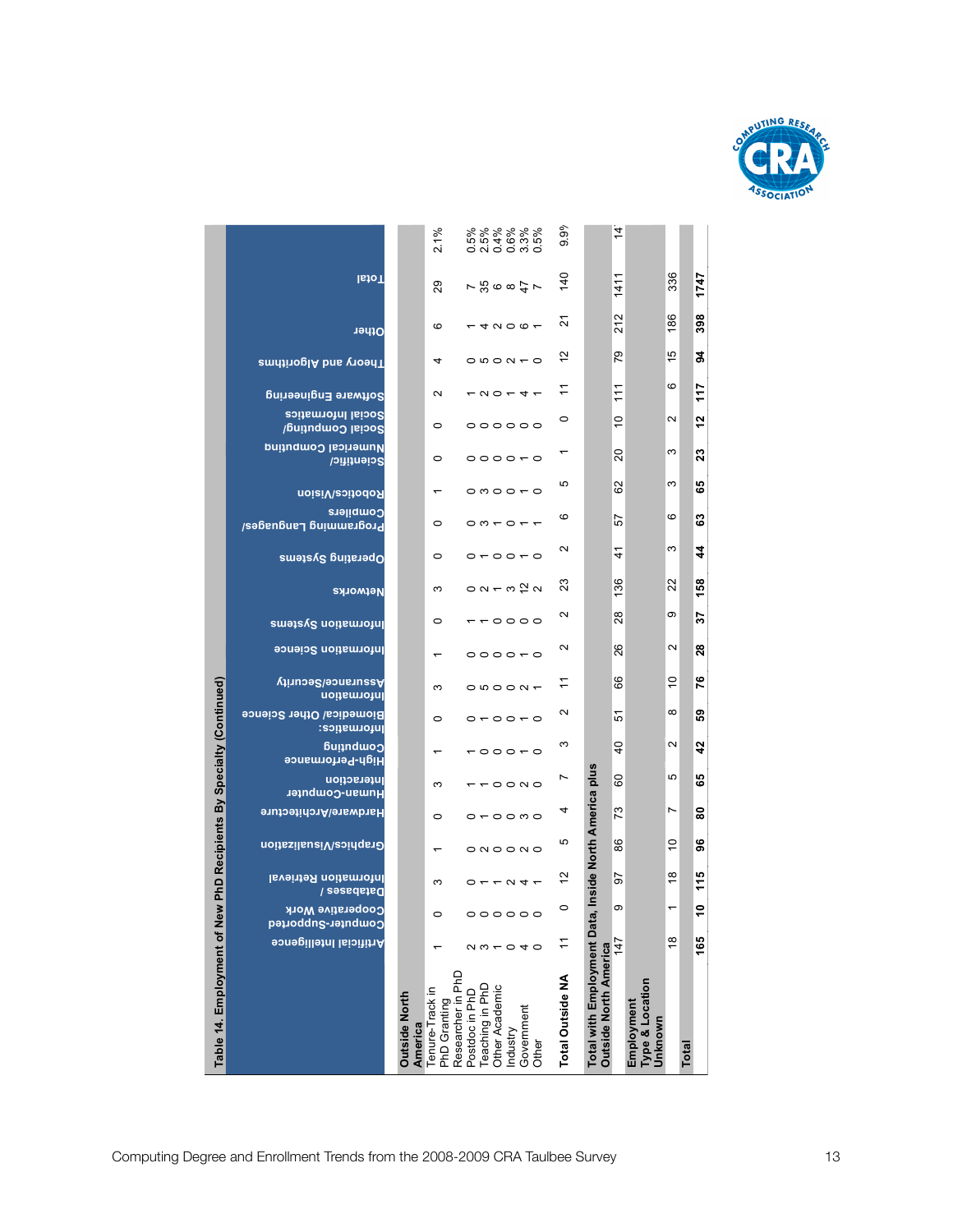

#### **Concluding Observations**

The continued increased student interest in undergraduate computing programs is heartening for our profession and is consistent with the interests of governments in nurturing Science, Technology, Engineering and Mathematics (STEM) disciplines. While we have increased worldwide participation in our graduate programs, it will be helpful to also increase interest in these graduate programs among domestic graduates of our bachelor's programs. As economic recovery takes hold, it should be possible to sustain employment of the current high numbers of doctoral graduates and soon-to-be-realized increased numbers of bachelor's graduates.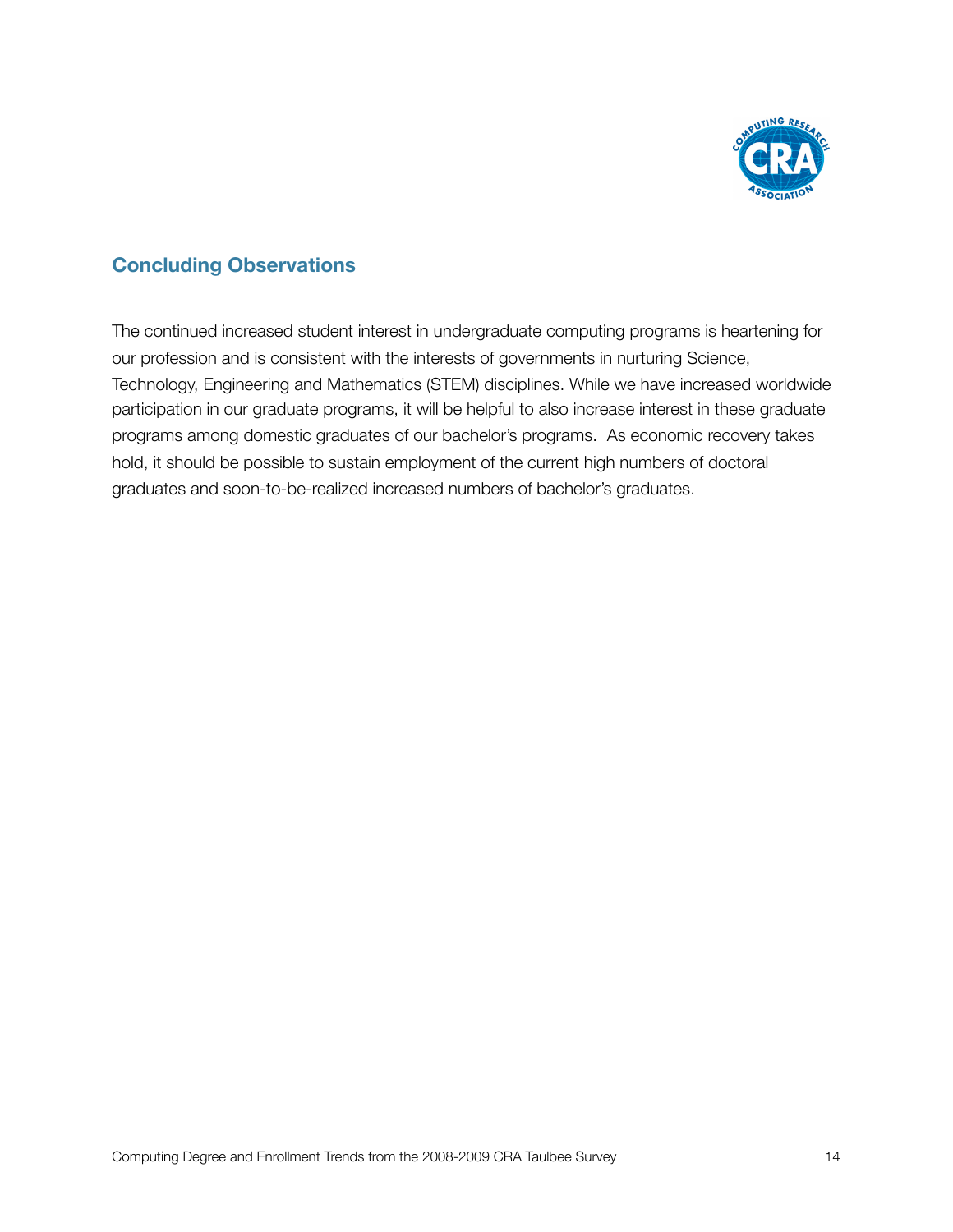

#### **Rankings**

For tables that group computer science departments by rank, the rankings are based on information collected in the 1995 assessment of research and doctorate programs in the United States conducted by the National Research Council (NRC).<sup>3</sup> New NRC rankings are anticipated later in 2010, and future Taulbee reports may be modified as a result.

**The top twelve schools in this ranking are**: Stanford, Massachusetts Institute of Technology, University of California (Berkeley), Carnegie Mellon, Cornell, Princeton, University of Texas (Austin), University of Illinois (Urbana-Champaign), University of Washington, University of Wisconsin (Madison), Harvard, and California Institute of Technology. All schools in this ranking participated in the survey this year.

**CS departments ranked 13-24 are**: Brown, Yale, University of California (Los Angeles), University of Maryland (College Park), New York University, University of Massachusetts (Amherst), Rice, University of Southern California, University of Michigan, University of California (San Diego), Columbia, and University of Pennsylvania.<sup>4</sup> All schools in this ranking participated in the survey this year.

**CS departments ranked 25-36 are**: University of Chicago, Purdue, Rutgers, Duke, University of North Carolina (Chapel Hill), University of Rochester, State University of New York (Stony Brook), Georgia Institute of Technology, University of Arizona, University of California (Irvine), University of Virginia, and Indiana. All schools in this ranking participated in the survey this year.

**CS departments that are ranked above 36 or that are unranked that responded to the survey include**: Arizona State University, Auburn, Binghamton, Boston University, Case Western Reserve, City University of New York Graduate Center, Clarkson, College of William and Mary, Colorado School of Mines, Colorado State, Dartmouth, DePaul, Drexel, Florida Institute of Technology, Florida International, Florida State, George Mason, George Washington, Georgia State,

<span id="page-15-0"></span><sup>3</sup> See<http://www.cra.org/statistics/nrcstudy2/home.html>

<span id="page-15-1"></span><sup>4</sup> Although the University of Pennsylvania and the University of Chicago were tied in the National Research Council rankings, CRA made the arbitrary decision to place Pennsylvania in the second tier of schools.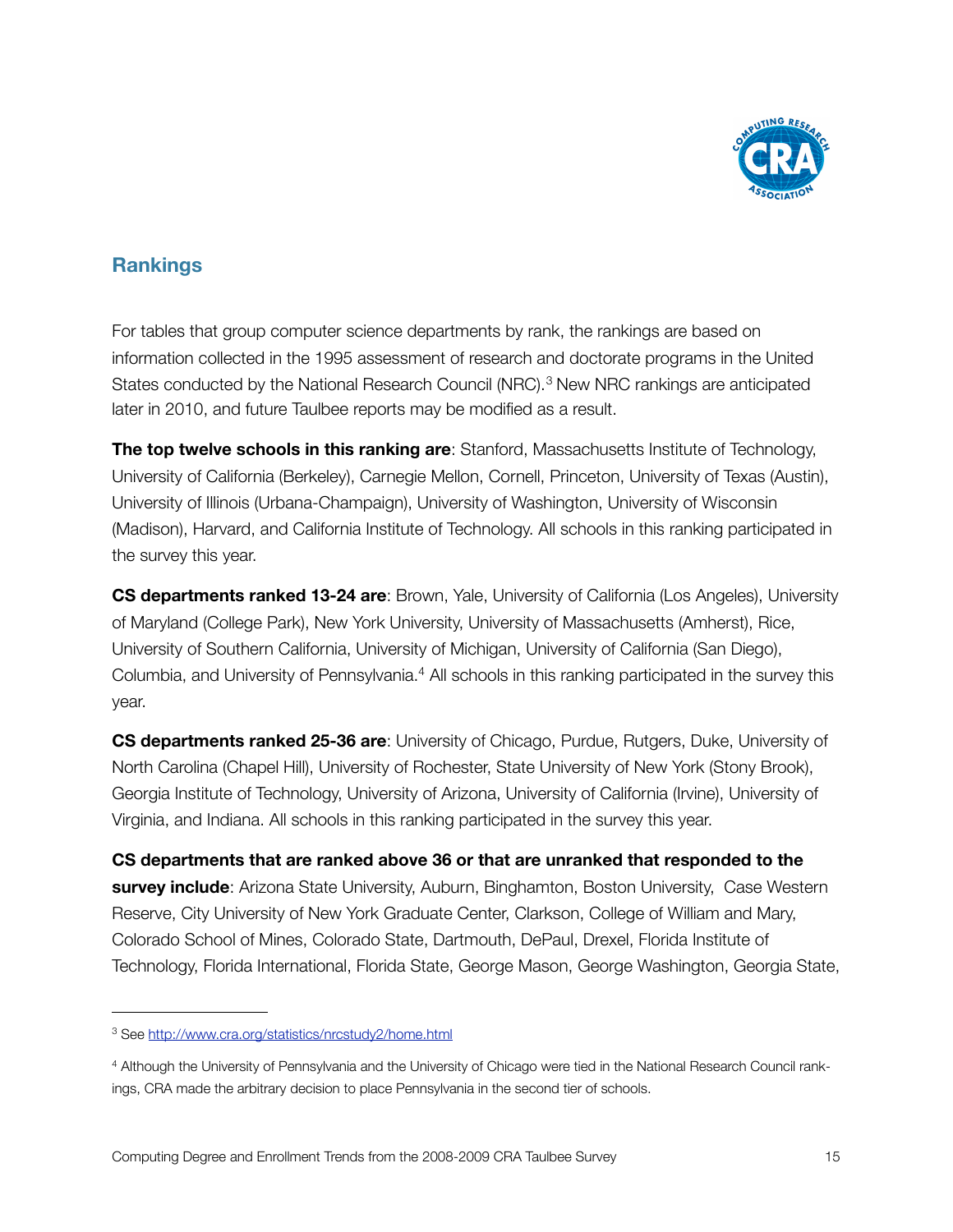

Illinois Institute of Technology, Iowa State, Johns Hopkins, Kansas State, Kent State, Lehigh, Louisiana State, Michigan State, Michigan Technological, Mississippi State, Montana State, Naval Postgraduate School, New Jersey Institute of Technology, New Mexico Institute of Mining and Technology, New Mexico State, North Carolina State, Northeastern, Northwestern, Oakland, Ohio State, Old Dominion, Oregon State, Pace, Pennsylvania State, Polytechnic, Portland State, Rensselaer Polytechnic, Rochester Institute of Technology, Southern Illinois University (Carbondale), Stevens Institute of Technology, Syracuse, Texas A&M, Texas Tech, Toyota Technological Institute (Chicago), Tufts, Vanderbilt, Virginia Tech, Washington State, Washington (St. Louis), Wayne State, Worcester Polytechnic, and Wright State.

University of: Alabama (Birmingham and Tuscaloosa), Albany, Arkansas (Fayetteville), Buffalo, California (at Davis, Irving, Riverside, and Santa Cruz), Cincinnati, Colorado (Boulder), Connecticut, Delaware, Florida, Georgia, Idaho, Illinois (Chicago), Iowa, Kansas, Kentucky, Louisiana (Lafayette), Maine, Maryland (Baltimore Co.), Massachusetts (at Boston and Lowell), Minnesota, Mississippi, Missouri (at Columbia), Nebraska (Lincoln), Nevada (Las Vegas and Reno), New Hampshire, New Mexico, North Carolina (Charlotte), North Texas, Notre Dame, Oklahoma, Oregon, Pittsburgh, South Carolina, South Florida, Southern Mississippi, Tennessee (Knoxville), Texas (at Arlington, Dallas, El Paso, and San Antonio), Tulsa, Utah, and Wyoming.

**Computer Engineering departments participating in the survey this year include**: Boston University, Florida Institute of Technology, Iowa State, Northeastern, Princeton, Santa Clara University, Virginia Tech, and the Universities of California (Santa Cruz), Houston, Iowa, New Mexico, Rochester, and Southern California.

**Canadian departments participating in the survey include**: Dalhousie, McGill, Memorial, Queen's, Simon Fraser, and York Universities, and the Universities of: Alberta, British Columbia, Calgary, Manitoba, Montreal, New Brunswick, Ottawa, Saskatchewan, Toronto, Waterloo, and Western Ontario.

**Information departments participating in the survey include**: Drexel, Indiana, Penn State, and Syracuse Universities, and the Universites of: California (Berkeley, Irvine, Los Angeles, and Santa Cruz), Maryland (College Park and Baltimore County), Michigan, Pittsburgh, and Texas (Austin).